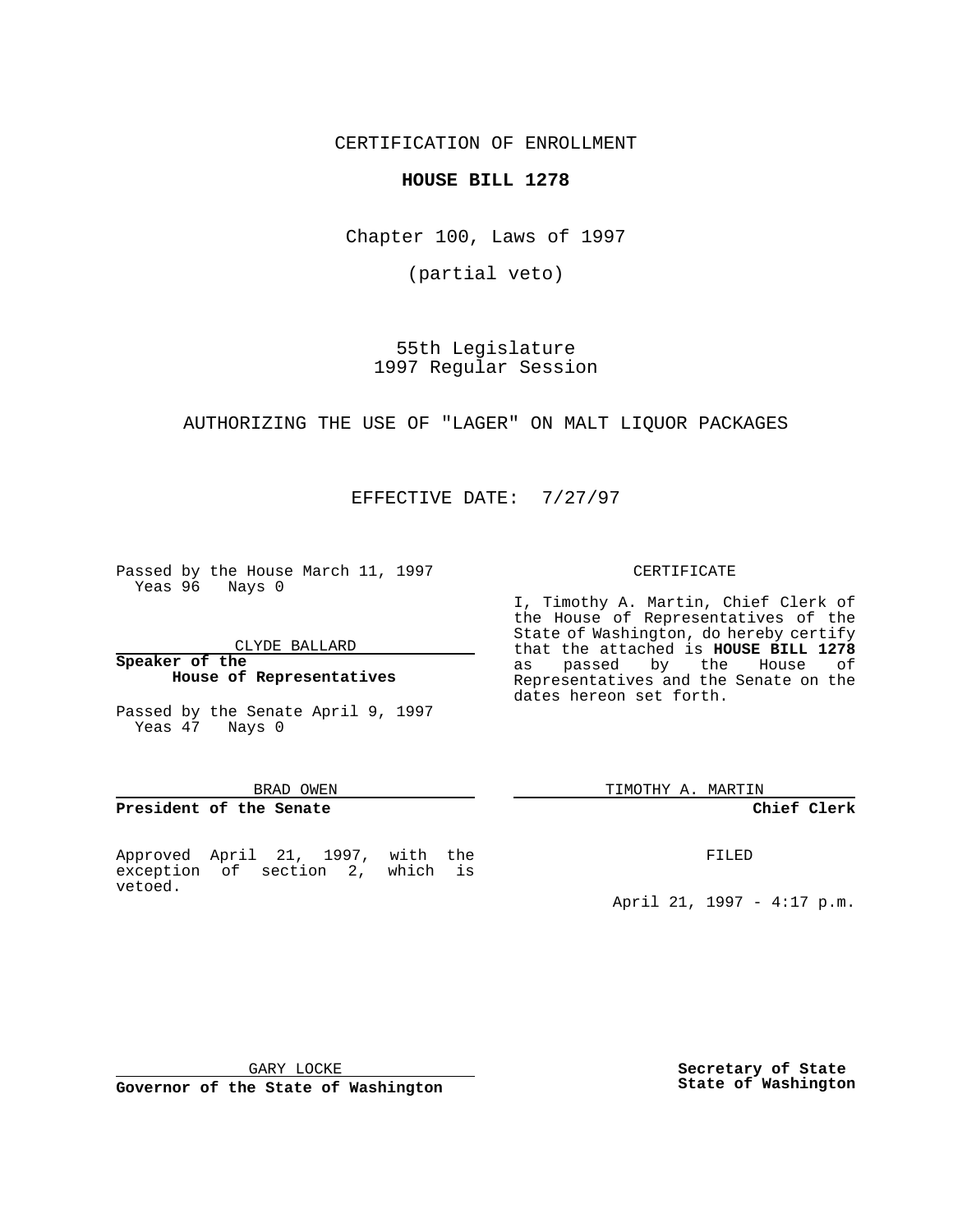## **HOUSE BILL 1278** \_\_\_\_\_\_\_\_\_\_\_\_\_\_\_\_\_\_\_\_\_\_\_\_\_\_\_\_\_\_\_\_\_\_\_\_\_\_\_\_\_\_\_\_\_\_\_

\_\_\_\_\_\_\_\_\_\_\_\_\_\_\_\_\_\_\_\_\_\_\_\_\_\_\_\_\_\_\_\_\_\_\_\_\_\_\_\_\_\_\_\_\_\_\_

Passed Legislature - 1997 Regular Session

### **State of Washington 55th Legislature 1997 Regular Session**

**By** Representatives K. Schmidt, Hatfield, Mitchell, Pennington, Scott, Mielke, Cody, Honeyford and Delvin

Read first time 01/21/97. Referred to Committee on Commerce & Labor.

1 AN ACT Relating to requiring beer manufacturers to use the term 2 lager on the outside label of contents of packages containing malt 3 liquor; and amending RCW 66.28.120 and 66.04.010.

4 BE IT ENACTED BY THE LEGISLATURE OF THE STATE OF WASHINGTON:

5 **Sec. 1.** RCW 66.28.120 and 1982 c 39 s 2 are each amended to read 6 as follows:

 Every person manufacturing or distributing malt liquor for sale within the state shall put upon all packages containing malt liquor so manufactured or distributed a distinctive label showing the nature of the contents, the name of the person by whom the malt liquor was manufactured, and the place where it was manufactured. For the purpose of this section, the contents of packages containing malt liquor shall 13 be shown by the use of the word "beer," "ale," "malt liquor," "lager," "stout," or "porter," on the outside of the packages.

# 15  $*Sec. 2. RCW 66.04.010$  and 1991 c 192 s 1 are each amended to read 16 as follows:

17 In this title, unless the context otherwise requires: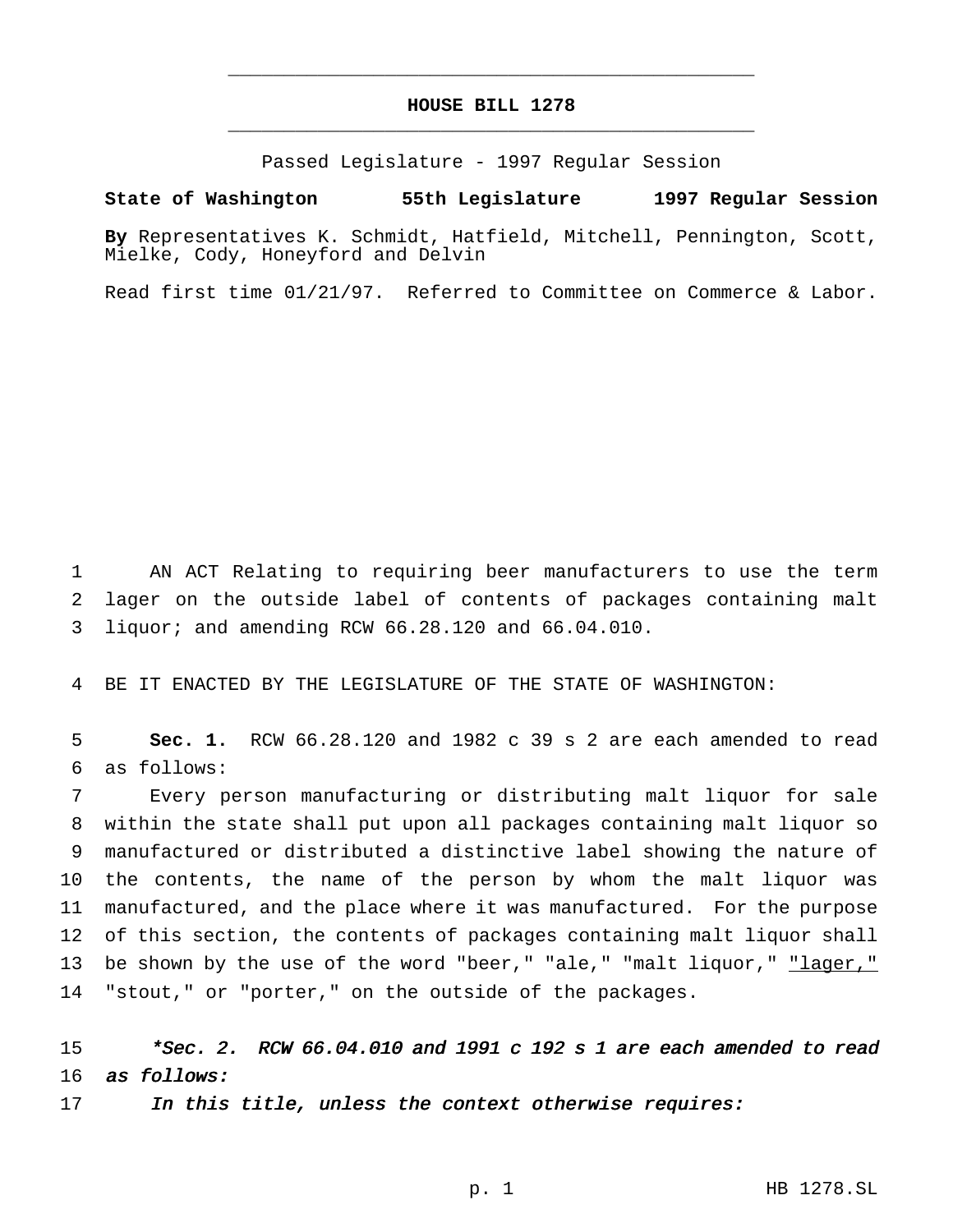(1) "Alcohol" is that substance known as ethyl alcohol, hydrated oxide of ethyl, or spirit of wine, which is commonly produced by the fermentation or distillation of grain, starch, molasses, or sugar, or other substances including all dilutions and mixtures of this substance. The term "alcohol" does not include alcohol in the possession of <sup>a</sup> manufacturer or distiller of alcohol fuel, as described in RCW 66.12.130, which is intended to be denatured and used as <sup>a</sup> fuel for use in motor vehicles, farm implements, and machines or implements of husbandry.

 (2) "Beer" means any malt beverage or malt liquor as these terms are defined in this chapter.

 (3) "Brewer" means any person engaged in the business of 13 manufacturing beer and malt liquor.

 (4) "Board" means the liquor control board, constituted under this title.

 (5) "Club" means an organization of persons, incorporated or unincorporated, operated solely for fraternal, benevolent, educational, athletic or social purposes, and not for pecuniary gain.

 (6) "Consume" includes the putting of liquor to any use, whether by drinking or otherwise.

 (7) "Dentist" means <sup>a</sup> practitioner of dentistry duly and regularly licensed and engaged in the practice of his profession within the state pursuant to chapter 18.32 RCW.

 (8) "Distiller" means <sup>a</sup> person engaged in the business of distilling spirits.

 (9) "Druggist" means any person who holds <sup>a</sup> valid certificate and is <sup>a</sup> registered pharmacist and is duly and regularly engaged in carrying on the business of pharmaceutical chemistry pursuant to chapter 18.64 RCW.

 (10) "Drug store" means <sup>a</sup> place whose principal business is, the sale of drugs, medicines and pharmaceutical preparations and maintains <sup>a</sup> regular prescription department and employs <sup>a</sup> registered pharmacist during all hours the drug store is open.

 (11) "Employee" means any person employed by the board, including <sup>a</sup> vendor, as hereinafter in this section defined.

(12) "Fund" means 'liquor revolving fund.'

 (13) "Hotel" means every building or other structure kept, used, maintained, advertised or held out to the public to be <sup>a</sup> place where food is served and sleeping accommodations are offered for pay to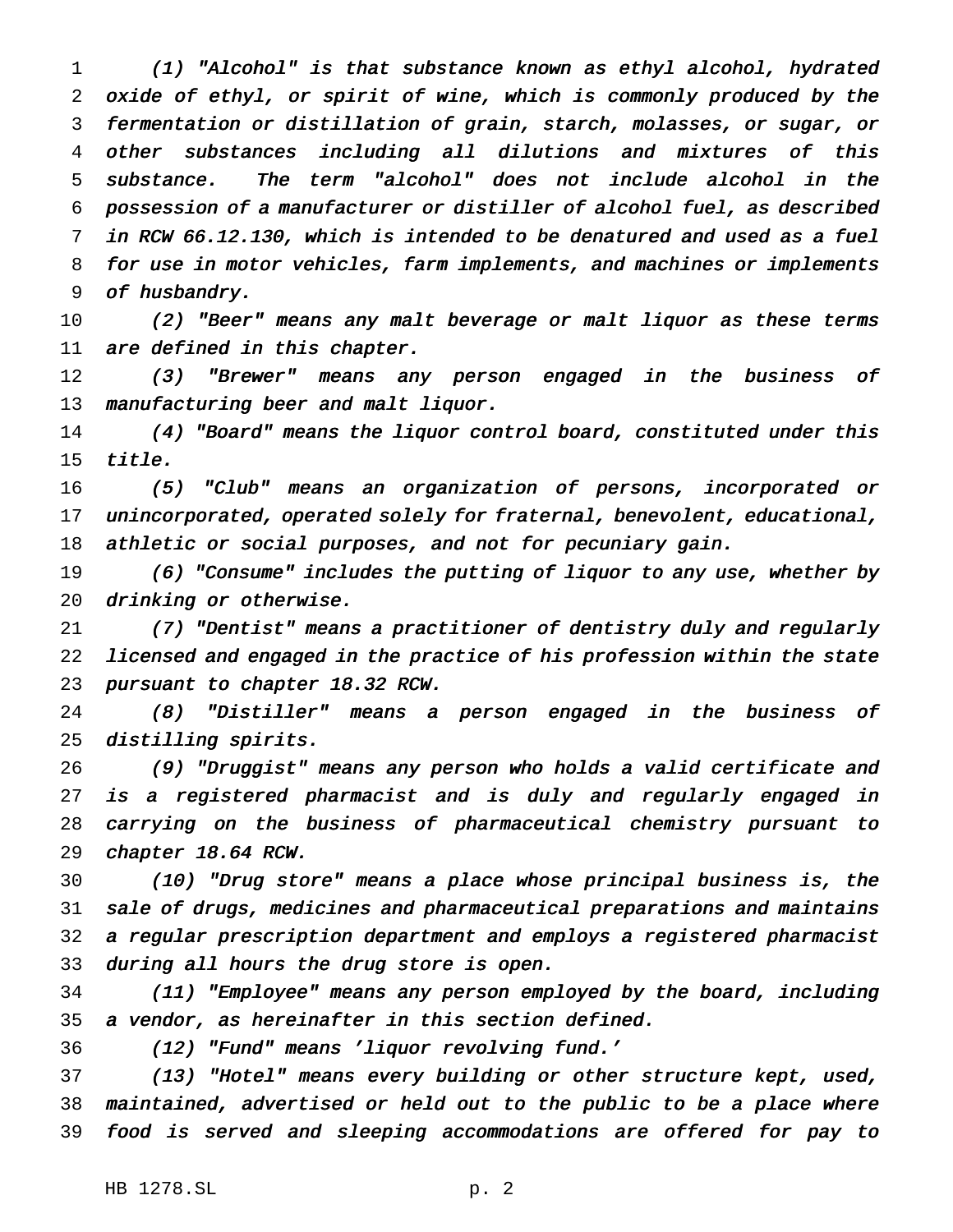transient guests, in which twenty or more rooms are used for the sleeping accommodation of such transient guests and having one or more dining rooms where meals are served to such transient guests, such sleeping accommodations and dining rooms being conducted in the same building and buildings, in connection therewith, and such structure or structures being provided, in the judgment of the board, with adequate and sanitary kitchen and dining room equipment and capacity, for preparing, cooking and serving suitable food for its guests: PROVIDED FURTHER, That in cities and towns of less than five thousand population, the board shall have authority to waive the provisions 11 requiring twenty or more rooms.

(14) "Imprisonment" means confinement in the county jail.

 (15) "Liquor" includes the four varieties of liquor herein defined (alcohol, spirits, wine and beer), and all fermented, spirituous, vinous, or malt liquor, or combinations thereof, and mixed liquor, <sup>a</sup> part of which is fermented, spirituous, vinous or malt liquor, or 17 otherwise intoxicating; and every liquid or solid or semisolid or other substance, patented or not, containing alcohol, spirits, wine or beer, and all drinks or drinkable liquids and all preparations or mixtures capable of human consumption, and any liquid, semisolid, solid, or other substance, which contains more than one percent of alcohol by weight shall be conclusively deemed to be intoxicating. Liquor does not include confections or food products that contain one percent or less of alcohol by weight.

 (16) "Manufacturer" means <sup>a</sup> person engaged in the preparation of liquor for sale, in any form whatsoever.

27 (17) "Malt beverage<sub>r</sub>" ((or)) "malt liquor<sub>r</sub>" or "lager" means any beverage such as beer, ale, lager beer, stout, and porter obtained by the alcoholic fermentation of an infusion or decoction of pure hops, or pure extract of hops and pure barley malt or other wholesome grain or cereal in pure water containing not more than eight percent of alcohol by weight, and not less than one-half of one percent of alcohol by volume. For the purposes of this title, any such beverage containing more than eight percent of alcohol by weight shall be referred to as "strong beer."

 (18) "Package" means any container or receptacle used for holding liquor.

 (19) "Permit" means <sup>a</sup> permit for the purchase of liquor under this title.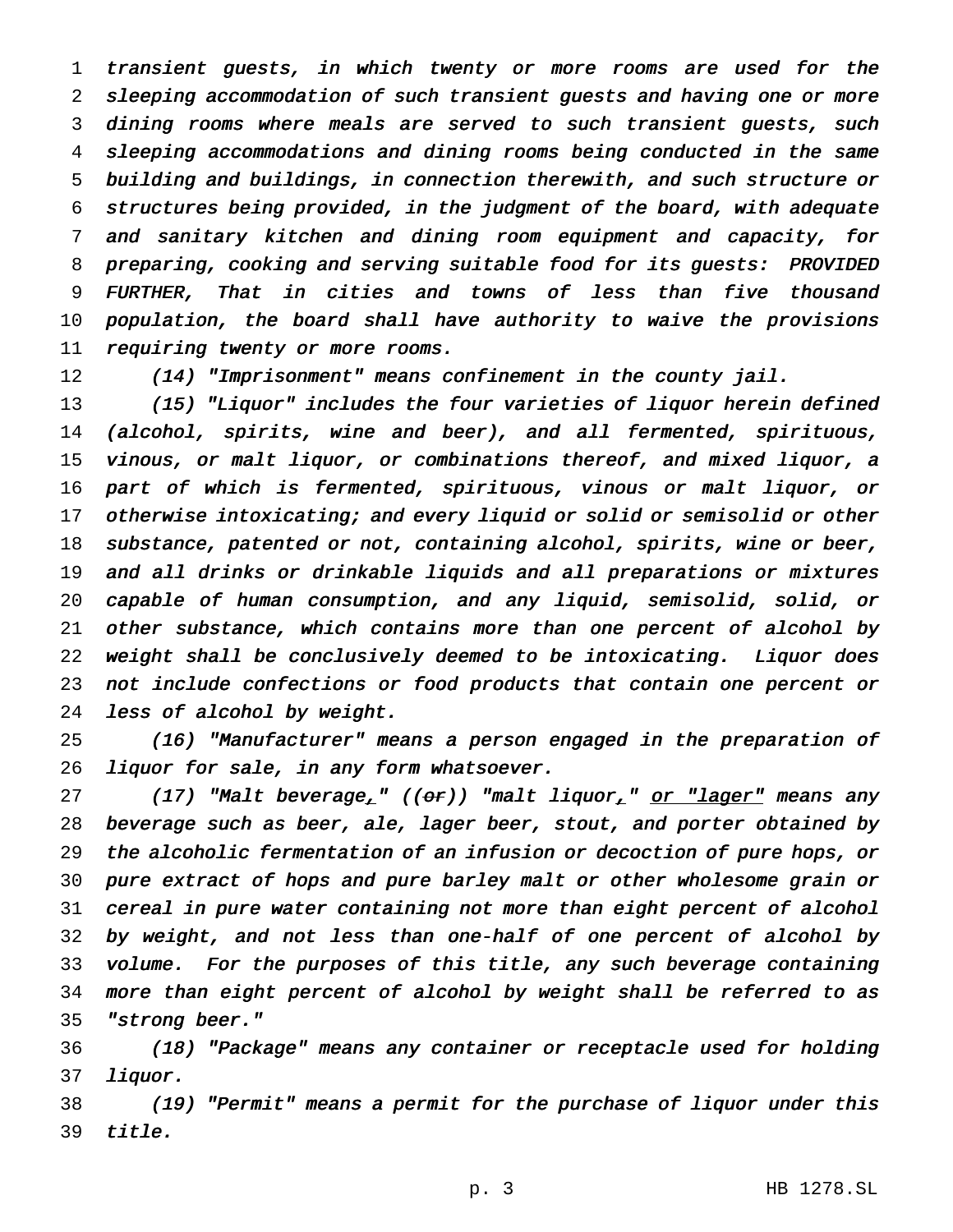(20) "Person" means an individual, copartnership, association, or corporation.

 (21) "Physician" means <sup>a</sup> medical practitioner duly and regularly licensed and engaged in the practice of his profession within the state pursuant to chapter 18.71 RCW.

 (22) "Prescription" means <sup>a</sup> memorandum signed by <sup>a</sup> physician and given by him to <sup>a</sup> patient for the obtaining of liquor pursuant to this title for medicinal purposes.

 (23) "Public place" includes streets and alleys of incorporated cities and towns; state or county or township highways or roads; 11 buildings and grounds used for school purposes; public dance halls and 12 grounds adjacent thereto; those parts of establishments where beer may be sold under this title, soft drink establishments, public buildings, public meeting halls, lobbies, halls and dining rooms of hotels, restaurants, theatres, stores, garages and filling stations which are open to and are generally used by the public and to which the public is permitted to have unrestricted access; railroad trains, stages, and other public conveyances of all kinds and character, and the depots and waiting rooms used in conjunction therewith which are open to 20 unrestricted use and access by the public; publicly owned bathing beaches, parks, and/or playgrounds; and all other places of like or similar nature to which the general public has unrestricted right of access, and which are generally used by the public.

 (24) "Regulations" means regulations made by the board under the powers conferred by this title.

 (25) "Restaurant" means any establishment provided with special space and accommodations where, in consideration of payment, food, without lodgings, is habitually furnished to the public, not including drug stores and soda fountains.

 (26) "Sale" and "sell" include exchange, barter, and traffic; and also include the selling or supplying or distributing, by any means whatsoever, of liquor, or of any liquid known or described as beer or by any name whatever commonly used to describe malt or brewed liquor or of wine, by any person to any person; and also include <sup>a</sup> sale or selling within the state to <sup>a</sup> foreign consignee or his agent in the state. "Sale" and "sell" shall not include the giving, at no charge, of <sup>a</sup> reasonable amount of liquor by <sup>a</sup> person not licensed by the board to <sup>a</sup> person not licensed by the board, for personal use only. "Sale" and "sell" also does not include <sup>a</sup> raffle authorized under RCW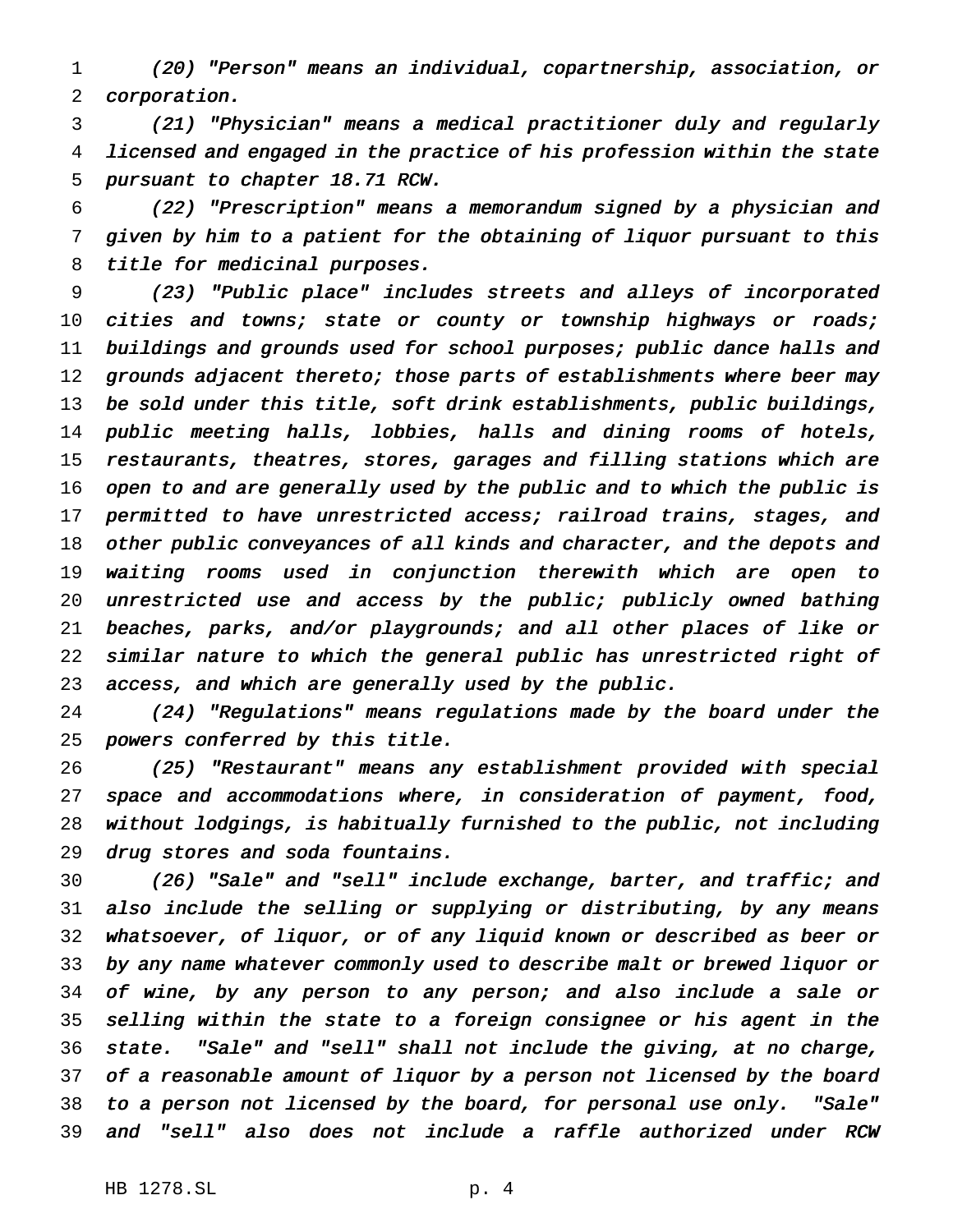9.46.0315: PROVIDED, That the nonprofit organization conducting the raffle has obtained the appropriate permit from the board.

 (27) "Soda fountain" means <sup>a</sup> place especially equipped with apparatus for the purpose of dispensing soft drinks, whether mixed or otherwise.

 (28) "Spirits" means any beverage which contains alcohol obtained by distillation, including wines exceeding twenty-four percent of alcohol by volume.

 (29) "Store" means <sup>a</sup> state liquor store established under this title.

 (30) "Tavern" means any establishment with special space and accommodation for sale by the glass and for consumption on the premises, of beer, as herein defined.

 (31) "Vendor" means <sup>a</sup> person employed by the board as <sup>a</sup> store manager under this title.

 (32) "Winery" means <sup>a</sup> business conducted by any person for the 17 manufacture of wine for sale, other than a domestic winery.

 (33) "Domestic winery" means <sup>a</sup> place where wines are manufactured or produced within the state of Washington.

 (34) "Wine" means any alcoholic beverage obtained by fermentation of fruits (grapes, berries, apples, et cetera) or other agricultural product containing sugar, to which any saccharine substances may have been added before, during or after fermentation, and containing not more than twenty-four percent of alcohol by volume, including sweet wines fortified with wine spirits, such as port, sherry, muscatel and angelica, not exceeding twenty-four percent of alcohol by volume and not less than one-half of one percent of alcohol by volume. For purposes of this title, any beverage containing no more than fourteen percent of alcohol by volume when bottled or packaged by the manufacturer shall be referred to as "table wine," and any beverage containing alcohol in an amount more than fourteen percent by volume when bottled or packaged by the manufacturer shall be referred to as "fortified wine." However, "fortified wine" shall not include: (a) Wines that are both sealed or capped by cork closure and aged two years 35 or more; and (b) wines that contain more than fourteen percent alcohol by volume solely as <sup>a</sup> result of the natural fermentation process and that have not been produced with the addition of wine spirits, brandy, or alcohol.